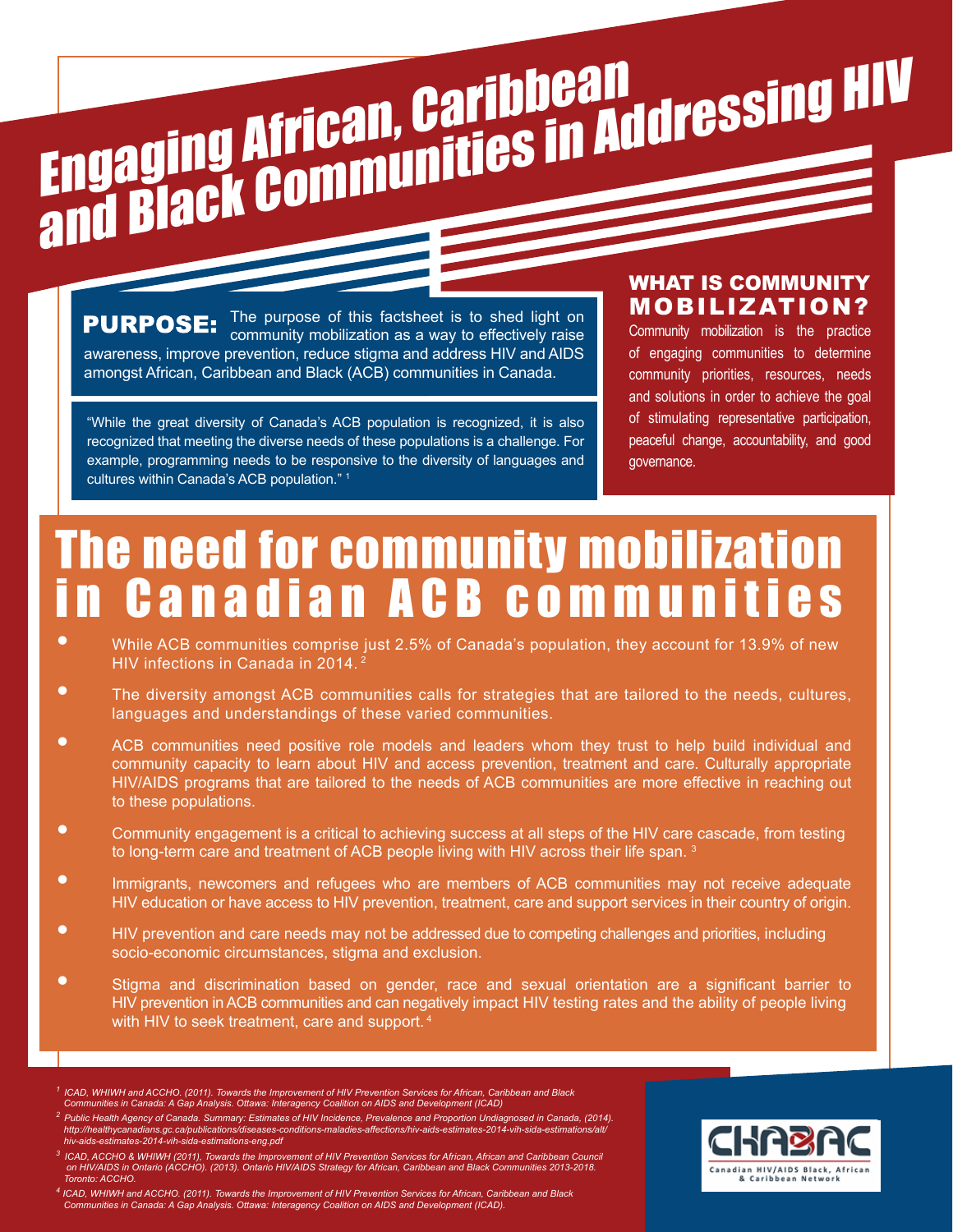### **What does Community mobilization enable?**<sup>5</sup>

 "As individuals we might all have different conceptions of what HIV is and how to confront it. But responding strategically requires engaging ACB communities to generate greater awareness, breakdown the stigma, and support community-based programs and services. And people who are living with HIV are absolutely crucial to these efforts." *Winston Husbands, PhD. Director of Research, ACT OHTN Community Scholar*

• Fosters trust amongst participating community groups and the facilitators

- Establishes a comfortable environment to discuss taboo subjects
- Breaks down the language and cultural barriers present in different ACB communities
- Reduces denial, stigma, and discrimination
- Increased awareness and understanding of HIV
- Fosters acceptance of HIV/AIDS as an important issue for the communities
- Helps to normalize HIV counselling and testing services and encourages people to know their status
- Facilitates ongoing treatment, care and support for individuals living with HIV
- Inclusion of community leaders and faith-based leaders in the growth of the community and the undertaking of reducing HIV infections
- A more prudent view of media's "hyper-sexualisation" of ACB people and its impacts on social and individuals identities<sup>6</sup>

## Examples of Community Mobilization



#### African, Caribbean and Black Women Taking Control over HIV/ AIDS and Sexual Health Initiative

The initiative is a three year project that is part of a larger HIV Program running at Women's

Health In Women's Hands (WHIWH) which focuses primarily on treatment, support and care for women living with HIV (WLWH). This project targets ACB women over 16 years old in Toronto and aims to enhance the existing "Care Cascade" by including HIV education, testing, diagnosis and linkage to primary healthcare. It does this by fostering faith-based networks in ACB communities, and by building skills and leadership (through workshop training) among service providers to affect change that will reduce risk factors for HIV/AIDS infection among ACB women. Part of the project is to have trained Community Health Ambassadors deliver workshops in their communities. The Community Health Ambassador's role is to increase the knowledge in our communities about HIV/AIDS and Sexual Health. For more information on the project, see: http://www.whiwh.com/communityservices-programs. "It's built my confidence...and I did realize that within the community, there is still a lot of stigma going on, which is why I definitely want to continue with this. People are still afraid of talking about HIV. During the afro festival, when you approach people

and try to give them condoms they say no, and there's still a lot that has to be done, but personally I feel like I reached out to many people outside and even some family members, and just among my friends who were born and raised here and had no idea about how someone could get the virus." - WHIWH Community Health Ambassador

## "Brothers Chats"

"Brothers Chat" is part of The African Communities Project and is operational since 2010. It is one of HIV Community Link Calgary's (HIVCL) population specific projects. The program engages members in many different groups of the African community. "Brothers Chat" is a program where informal discussions take place in barbershops amongst clients, barbers and two members of the HIVCL. The members of HIV Community Link Calgary visit the barbershops and give HIV 101 training in an informal manner and share information on transmission, testing, harm reduction and stigma while men are having their hair cut. For more information on the project, see: http://www.hivcl.org/support-services/outreacheducation/right-to-know/.

<sup>5</sup>*World Health Organisation. (2015). HIV/AIDS Community Mobilization. Retrieved 12 2, 2015, from World Health Organisation: http://www.who.int/hiv/topics/vct/toolkit/components/community/en/*



6  *African and Caribbean Council on HIV/AIDS in Ontario (ACCHO). (2012). Proceedings and Evaluation Report: 3rd Ontario African, Caribbean and Black Think Tank. Toronto: ACCHO and SanPatten.* **pg 2 and 2 and 2 and 2 and 2 and 2 and 2 and 2 and 2 and 2 and 2 and 2 and 2 and 2 and 2 and 2 and 2 and 2 and 2 and 2 and 2 and 2 and 2 and 2 and 2 and 2 an**